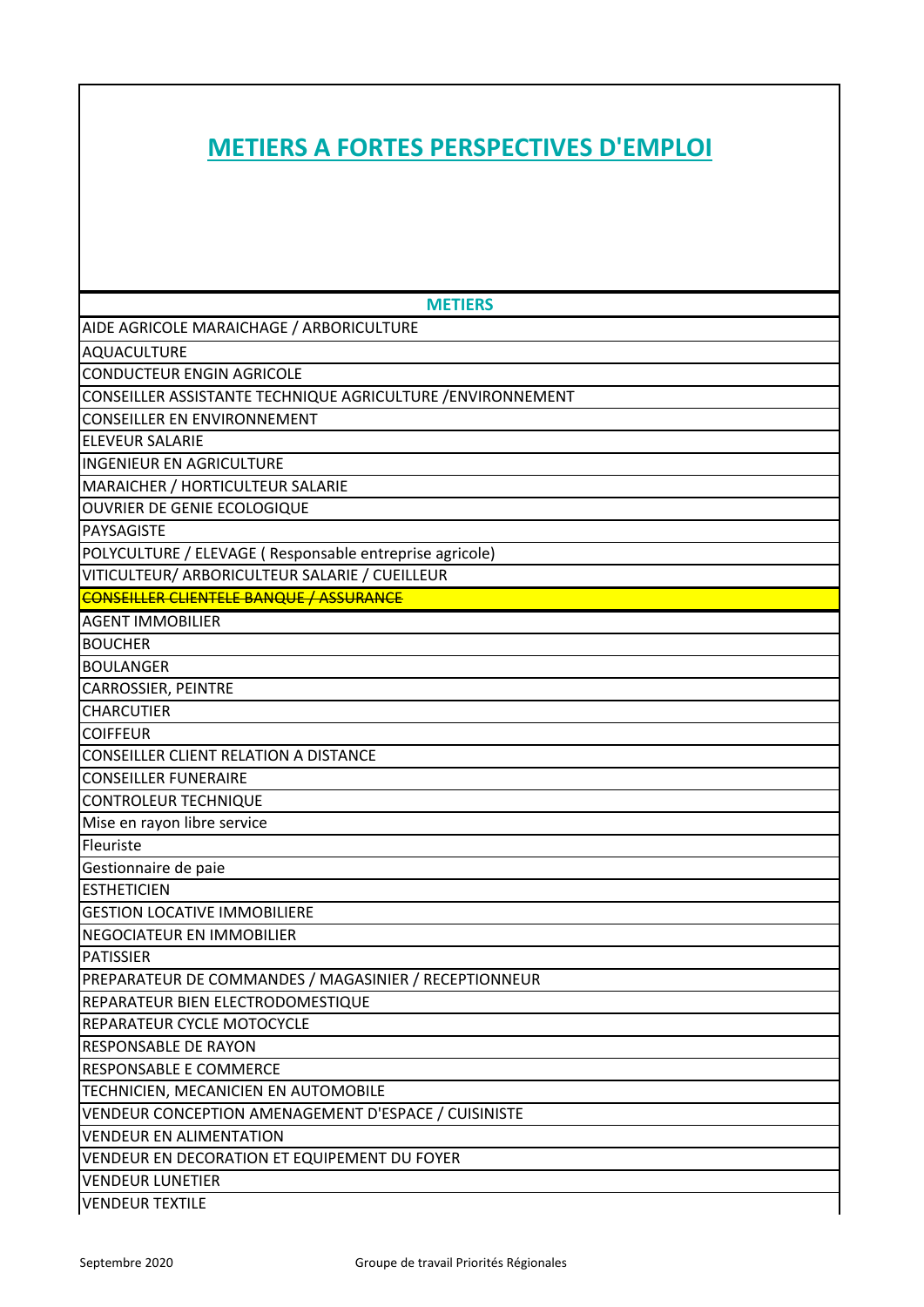| <b>VISUAL MERCHANDISER</b>                                                              |
|-----------------------------------------------------------------------------------------|
| <b>EMPLOYE POLYVALENT DE CUISINE (Aide cuisinier)</b>                                   |
| <b>AGENT ENTRETIEN DES LOCAUX</b>                                                       |
| AGENT SPECIALISE DES ECOLES MATERNELLES ATSEM / ASSISTANT MATERNEL                      |
| AIDE A DOMICILE / AIDE MENAGERE / AUXILIAIRE DE VIE                                     |
| ANIMATEUR / DIRECTEUR ANIMATION SOCIOCULTURELLE                                         |
| <b>BLANCHISSERIE INDUSTRIELLE</b>                                                       |
| <b>EDUCATEUR SPECIALISE</b>                                                             |
| EMPLOYE DE MAISON / PERSONNEL DE MENAGE                                                 |
| <b>CHARGE DE COMMUNICATION</b>                                                          |
| <b>CHARGE DE MARKETING</b>                                                              |
| CHARGE D'ETUDE EN RECHERCHE ET DEVELOPPEMENT                                            |
| CHAUDRONNIER, TOLIERS, TRACEURS, SERRURIERS, METALLIERS, FORGERONS                      |
| CHIEF DATA OFFICER (directeur des données)                                              |
| <b>CHIEF DIGITAL OFFICER</b>                                                            |
| <b>COMMUNTY MANAGER</b>                                                                 |
| <b>CONDUCTEUR DE LIGNE</b>                                                              |
| DATA ARCHITECT (Architecte de données)                                                  |
| DATA ENGINEER (Chef de projet - développeur - concepteur intélligence artificielle)     |
| DATA MINER (fouilleur de données)                                                       |
| DATA PROTECTION OFFICER (Délégué à la protection des données)                           |
| <b>DESSINATEUR / PROJETEUR</b>                                                          |
| DOCUMENTARISTE SONORE / PODCASTER                                                       |
| ELECTROMECANICIEN / ELECTROTECHNICIEN / TECHNICIEN DE MAINTENANCE                       |
| EXPERT TECHNIQUE EN CREATION NUMERIQUE                                                  |
| INGENIEUR ET CADRE D'ETUDE, RECHERCHE ET DEVELOPPEMENT (INDUSTRIE)                      |
| INGENIEUR ET CADRES TECHNIQUES DE L'INDUSTRIE                                           |
| LE DATA ANALYST                                                                         |
| LE DATA SCIENTIST (Chargé de la gestion, de l'analyse et de l'exploitation des données) |
| <b>MACHINISTE AGRICOLE</b>                                                              |
| MAINTENANCE DES BATIMENTS ET LOCAUX (agent de maintenance)                              |
| MAINTENANCE ENGINS DE CHANTIER LEVAGE MANUTENTION                                       |
| MONTEUR / AJUSTEUR / OUVRIERS DE LA MECANIQUE                                           |
| <b>OPERATEUR COMPOSITE</b>                                                              |
| OPÉRATEUR DE MAINTENANCE                                                                |
| <b>OPERATEUR PAO</b>                                                                    |
| OUVRIER DE MAINTENANCE EN MECANIQUE                                                     |
| OUVRIER DES INDUSTRIES CHIMIQUES ET PLASTIQUES                                          |
| <b>OUVRIER DES INDUSTRIES GRAPHIQUES</b>                                                |
| OUVRIER QUALIFIE MATERIAUX CONSTRUCTION VERRE                                           |
| REGLEUR / USINEUR / TOURNEUR / FRAISEUR                                                 |
| RESPONSABLE DE MAINTENANCE (technicien de maintenance)                                  |
| ISOUDEUR                                                                                |
| TECHNICIEN DE MAINTENANCE INDUSTRIELLE                                                  |
| TECHNICIEN EN CONCEPTION D'ETUDE ET DEVELOPPEMENT ELECTRONIQUE                          |
| TECHNICIEN EN MECANIQUE ET TRAVAIL DES METAUX                                           |
| TECHNICIEN ET AGENT DE MAITRISE DE LA MAINTENANCE ET DE L'ENVIRONNEMENT                 |
| <b>TECHNICIEN RESEAUX</b>                                                               |
| <b>TUYAUTEUR</b>                                                                        |
| <b>AGENT DE SERVICE HOSPITALIER</b>                                                     |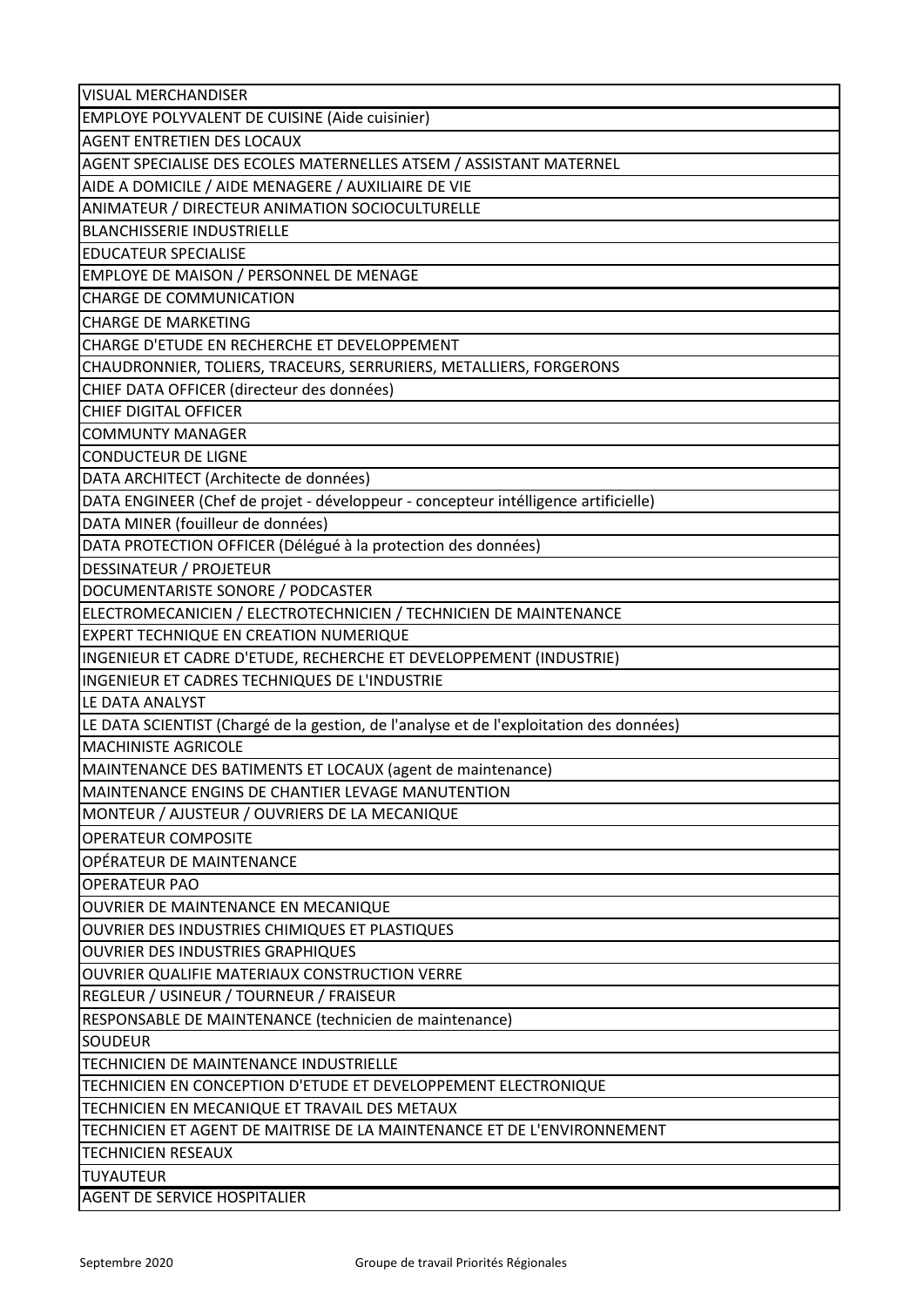| AIDE-SOIGNANT (MEDICO-PSYCHO, AUXILIAIRRE PUERICULTRICE, AUXILIAIRE DE VIE ) |
|------------------------------------------------------------------------------|
| AMBULANCIER                                                                  |
| <b>INFIRMIER</b>                                                             |
| <b>KINESITHERAPEUTE</b>                                                      |
| <b>ORTHOPHONISTE</b>                                                         |
| <b>EDUCATEUR JEUNES ENFANTS</b>                                              |
| SECRETARIAT ET ASSISTANAT MEDICAL ou MEDICO SOCIAL                           |
| <b>CANALISATEUR</b>                                                          |
| <b>CARRELEUR</b>                                                             |
| CHARGE D'ETUDES FIBRE OPTIQUE                                                |
| CHARGE D'ETUDE EN RECHERCHE ET DEVELOPPEMENT                                 |
| <b>CHARPENTIER</b>                                                           |
| CHEF DE CHANTIER / CHEF D'EQUIPE                                             |
| CHEF DE PROJET BIM / RENOVATION ENERGETIQUE / TECHNICIEN BE                  |
| CHEF DE PROJET DEPLOIEMENT FIBRE OPTIQUE                                     |
| CONCEPTEUR DESSIN PRODUITS MECANIQUE                                         |
| CONDUCTEUR D'ENGINS DU BTP                                                   |
| CONDUCTEUR DE TRAVAUX                                                        |
| <b>COUVREUR / ETANCHEUR</b>                                                  |
| CARRELEUR                                                                    |
| <b>CHARPENTIER</b>                                                           |
| DESSINATEUR / PROJETEUR FIBRE OPTIQUE (Fabrication additive)                 |
| ELECTRICIEN / MONTEUR DE TRANSFORMATEURS                                     |
| <b>FACADIER ITEISTE</b>                                                      |
| <b>GRUTIER</b>                                                               |
| <b>INGENIEUR BTP</b>                                                         |
| INSTALLATEUR THERMIQUE ET SANITAIRE                                          |
| LES CONDUCTEURS DE TRAVAUX                                                   |
| <b>MAÇON</b>                                                                 |
| <b>MENUISIER</b>                                                             |
| <b>MONTEUR</b>                                                               |
| <b>OUVRIER DU GROS ŒUVRE</b>                                                 |
| <b>PEINTRE</b>                                                               |
| PIQUETEUR / GEOMETRE / TOPOGRAPHE                                            |
| <b>PLAQUISTE</b>                                                             |
| <b>PLATRIER</b>                                                              |
| PLOMBIER CHAUFFAGISTE                                                        |
| POSEUR PANNEAUX PHOTOVOLTAIQUES                                              |
| RACCORDEUR CLIENT FIBRE OPTIQUE                                              |
| RESPONSABLE BUREAU D'ETUDES FIBRE OPTIQUE                                    |
| <b>SERRURIER / METALLIER</b>                                                 |
| <b>SOLLIER MOQUETISTE</b>                                                    |
| TECHNICIEN FIBRE OPTIQUE                                                     |
| <b>TIREUR DE CABLE</b>                                                       |
| <b>ACHETEUR</b>                                                              |
| CHAUFFEURS LIVREURS BOIS MATERIAUX                                           |
| <b>CONDUCTEUR EN MESSAGERIE</b>                                              |
| CONDUCTEUR D'ENGIN MANUTENTIONNAIRE                                          |